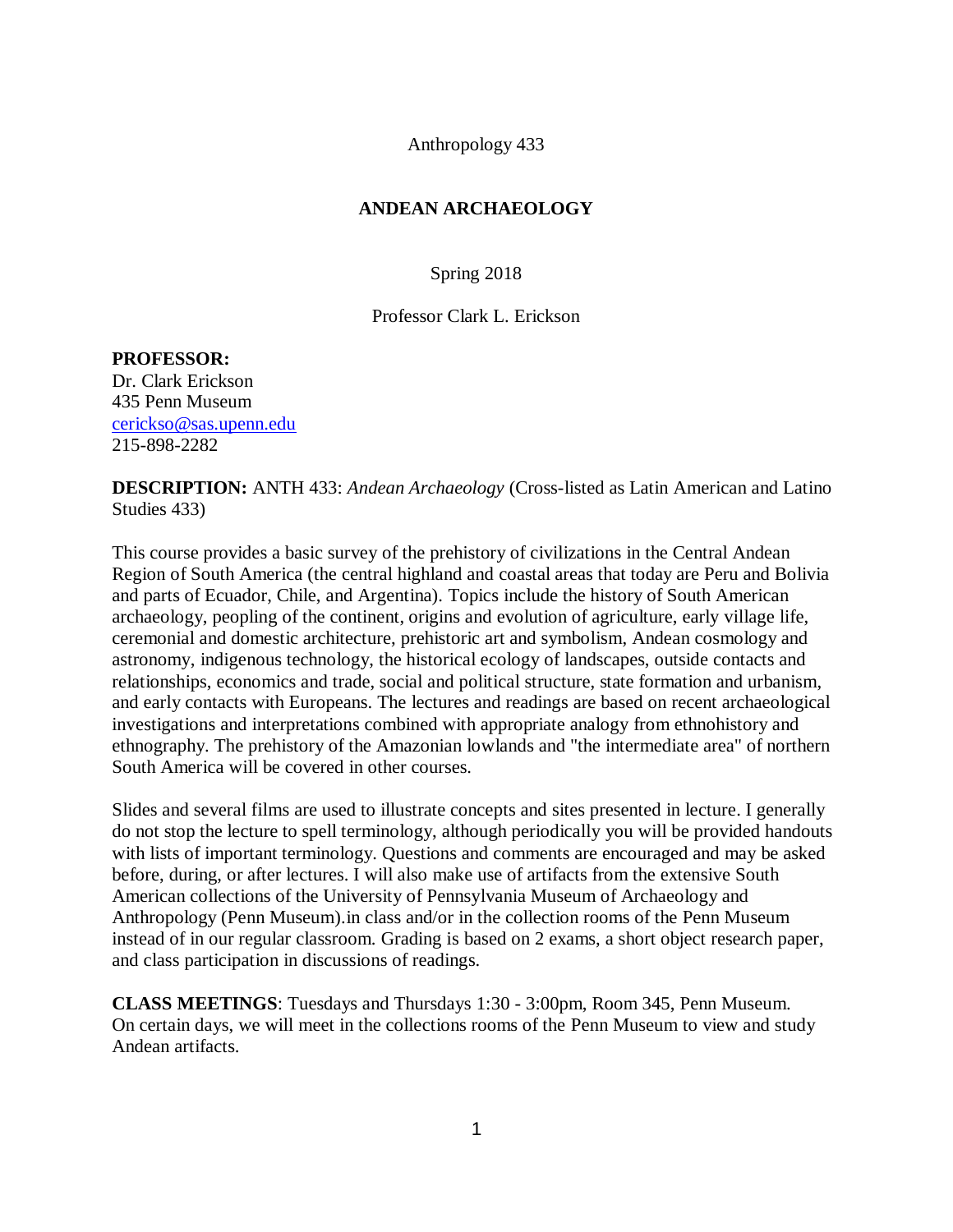**OFFICE HOURS:** Thursdays 3:00 – 5:00pm. I will be available during office hours and after class if you have any questions regarding the course material, the department's program in anthropology, or archaeology in general. You can also see me by appointment if office hours conflict with your schedule.

**ANTHROPOLOGY 433 ONLINE**: A Canvas website for this course can be found at [www.library.upenn.edu/courseware/](http://www.library.upenn.edu/courseware/) click on *ANTH 433: Andean Archaeology* after signing in with your PennKey. This homepage will include on-line versions of the course description, syllabus, readings, handouts, updates on reading assignments and lectures, recent news items on native Andean peoples, announcements about on-campus seminars and lectures related to the seminar topics, and links to web sites about native peoples. I recommend saving the address as a "bookmark" and regularly checking the site for new and updated information.

**REQUIRED TEXTBOOK**: I encourage you to order a copy of the textbook from Amazon, Barnes and Noble, or similar online bookstore. I will place the first textbook readings online as PDF to read before your copy arrives.

Quilter, Jeffrey 2014 *The Ancient Central Andes*. Routledge, New York.

## **REQUIRED READINGS**:

With the exception of the Quilter textbook, the required and optional readings for *Anthropology 433: Andean Archaeology* will be available as PDF format files on the Blackboard Course Website.

# **MAPS & IMAGERY:**

*Google Earth Pro©* (3D digital world maps at high resolution). Download and install the free version of software program on your computer to use for finding and viewing Andean archaeological sites from space and on the ground. You can download the free software and find information about the program at<http://earth.google.com/>

*Bing Maps©* (Digital world maps at high resolution). You can view this imagery online at <https://www.bing.com/maps> (click Aerial box on the upper right corner for color satellite imagery).

# **PREREQUISITES:**

Because this is a 400-level course for undergraduates and graduate students, a basic understanding of anthropological concepts and terms, especially those of socio-cultural anthropology and archaeology, is required. All readings will be in English and knowledge of Spanish is not necessary (although reading ability in Spanish may be useful for readings pertaining to the object study).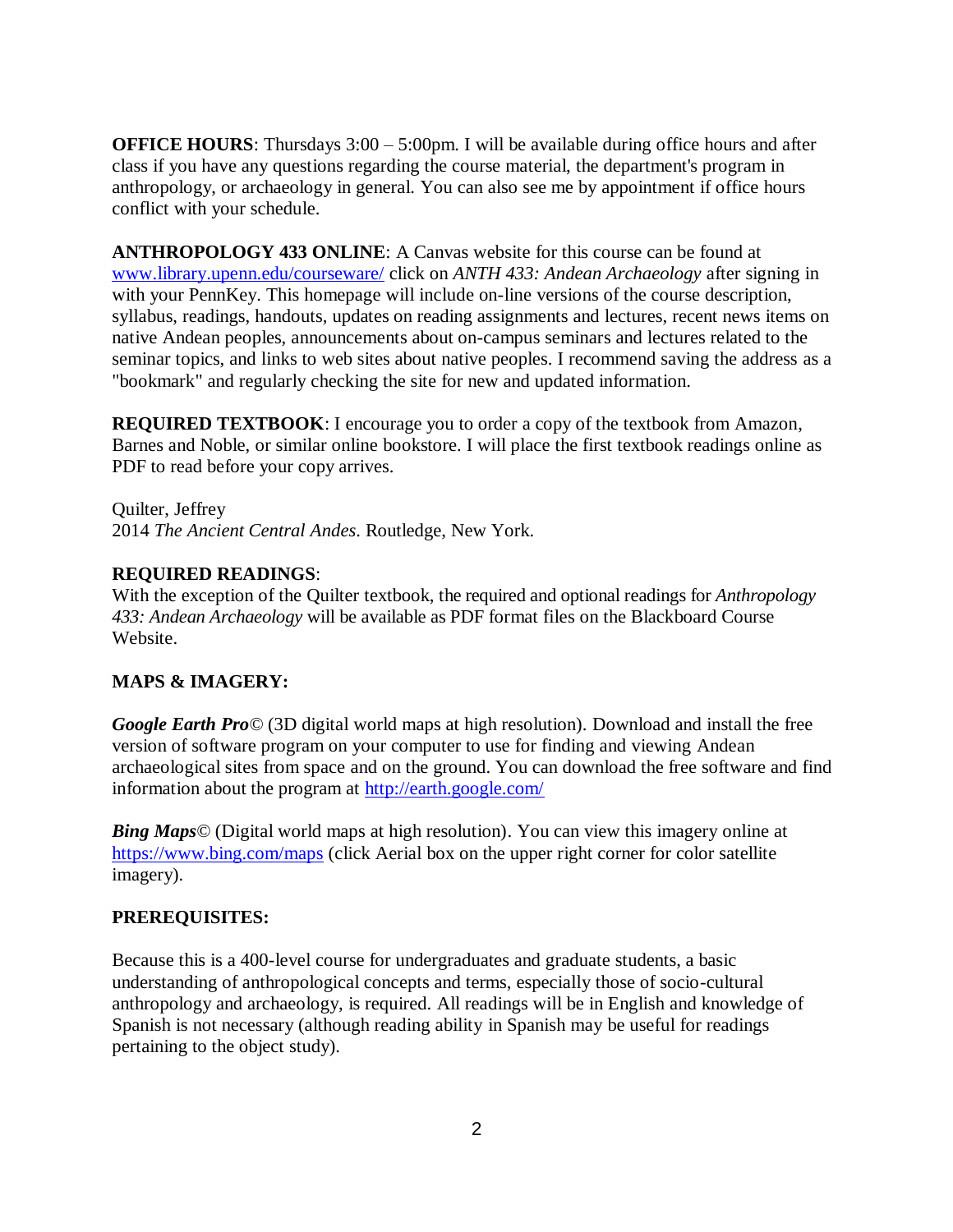## **REQUIRED READINGS:**

The required readings come from the Quilter textbook and important articles and chapters about Andean Archaeology (see the Detailed Syllabus below for reading schedule). The non-textbook required readings are available as PDF files on the Blackboard (Courseweb) site for ANTH 433 in the folder "Course Documents" (with subfolders arranged by date). You are expected to do the readings before the class meeting.

<https://courseweb.library.upenn.edu/>

## **GRADING:**

Grades will be based on 2 exams (a  $1\frac{1}{2}$  hour midterm and a 2 hour final) and a short writing assignment (30% midterm exam, 30% final exam, 30% written assignment, and 10% participation in discussions of the readings).

Examinations: The exams cover material presented in the lecture, readings, slide presentations, artifact presentations, tours of the collections, and films/videos. The exams are primarily long and short essay questions, with some brief identifications and definitions and map identifications. The final exam will not be cumulative, that is, it will only cover material presented after the midterm exam, although you will have to be familiar with the concepts and terminology presented earlier in the semester. We will schedule a short review/questions session before each exam if necessary. Please note that the **Midterm Exam** is on **Thursday, March 11, 2018** (in class; 1:30 - 3:00pm) and the **Final Exam** is on **Friday, December 14, 2018** (12:00pm - 2:00pm in our regular classroom).

Written Assignment: Each student will be assigned an archaeological object(s) from the collections of the American Section of the Penn Museum and responsible for writing a short paper (10 pages) describing, analyzing, and interpreting the object(s). The papers will be edited and published on a website about Andean artifacts at the Penn Museum. We will discuss the writing assignment in detail and deadlines later in the semester.

# **ACADEMIC INTEGRITY:**

Students should be familiar with and respect the Academic Code of Integrity of the University of Pennsylvania. Any cheating or plagiarism in this course will be dealt with severely. Please see the Penn websites below for definitions of what constitutes plagiarism and cheating and how to avoid them:

Academic Code of Integrity: <http://www.vpul.upenn.edu/osl/acadint.html> Plagiarism - What it is and how to avoid it: <http://gethelp.library.upenn.edu/guides/engineering/ee/plagiarize.html>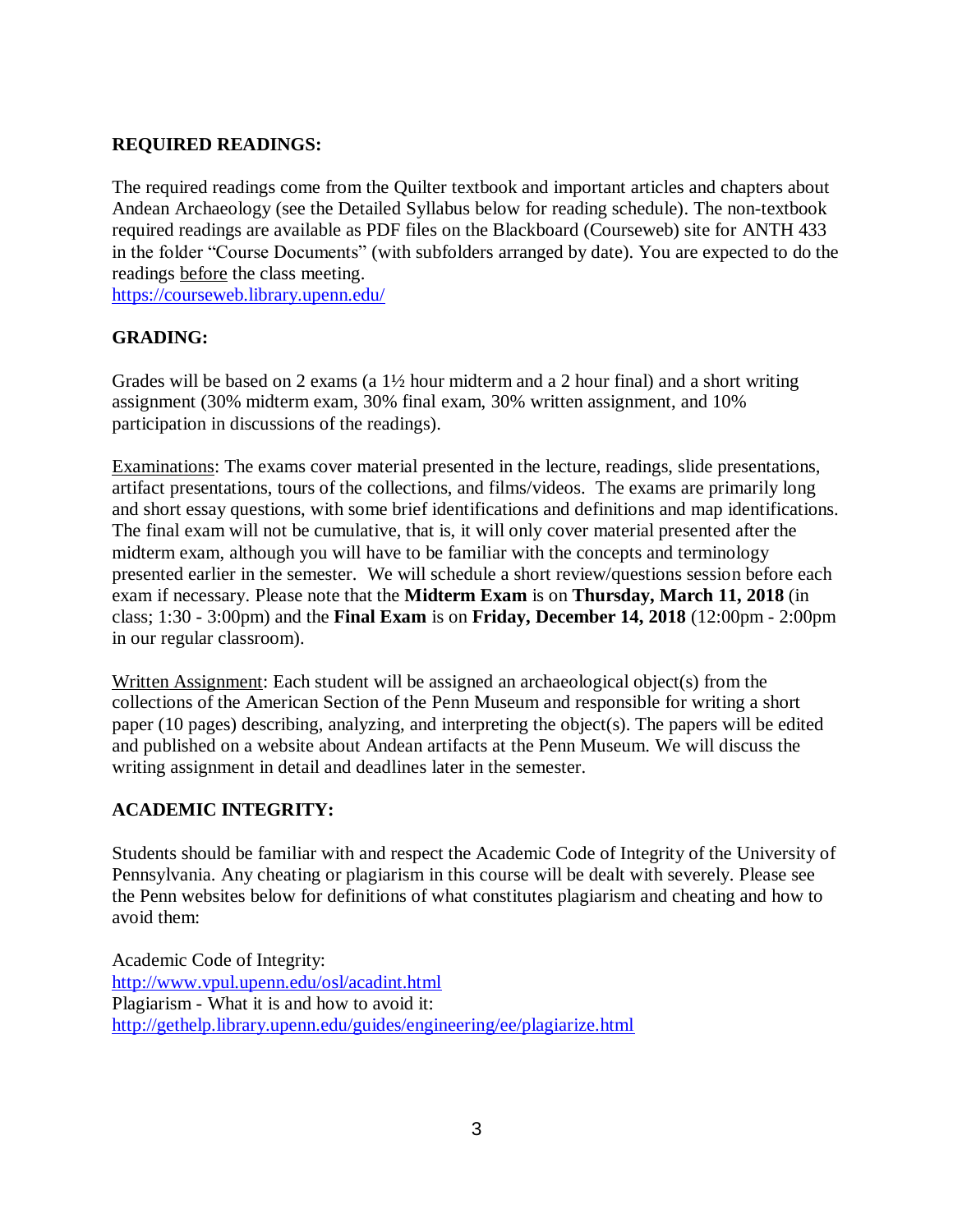#### Anthropology 433

#### **ANDEAN ARCHAEOLOGY**

#### Spring 2018 Dr. Clark L. Erickson

#### **SUMMARY COURSE SYLLABUS**

- August 28: Introduction to the Course and the Andean Region
- August 30: Cultural Landscapes, Historical Ecology, and Chronology
- September 4: The Concepts of "Andean" and "Lo Andino"
- September 6: Andean Peoples, and the Roots of Andean Society
- September 11: Peopling of the Continent and Life after the Ice Age
- September 13: Domestication of Plants, Animals, and Landscapes
- September 18: Formative Cultures of Ecuador, Early Towns, Andean Highland and Amazonian Tropical Forest Interaction
- September 20: Early Urbanism and Monumentality in the Preceramic Period
- September 25: Rise of Complex Society in the Initial Period I
- September 27: Rise of Complex Society in the Initial Period II
- October 2: Chavín and the Early Horizon
- October 4: Paracas and Nasca Cultures of the Early Intermediate Period
- October 6: The Nasca Lines and the Sacred Landscapes of Sajama
- October 9: Professor at Conference
- October 11: **MIDTERM EXAM** (in class)
- October 16: Moche Culture of the Early Intermediate Period I
- October 18: Moche Culture of the Early Intermediate Period II; Andean Pilgrimage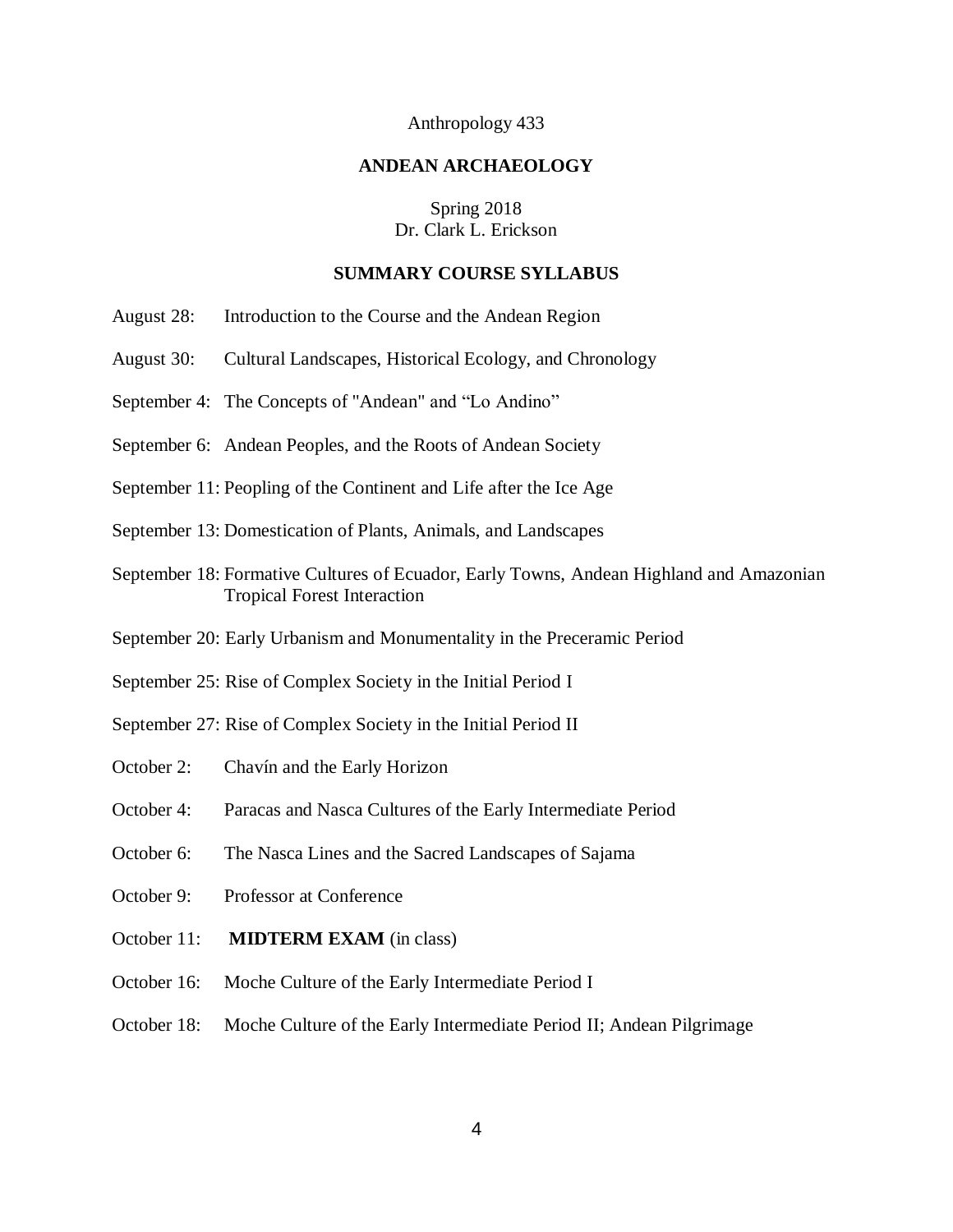- October 23: Pachacamac, a Pan-Andean Ceremonial Center
- October 25: Early Cultures of the Lake Titicaca Basin and Cuzco
- October 30: The Expansionist Empires: Tiwanaku
- November 1: Penn Museum Object Study (to be announced)
- November 6: The Expansionist Empires: Wari
- November 8: Andean Cultural Landscapes and Historical Ecology
- November 13: The Chimú and Sicán Cultures of the Late Intermediate Period
- November 15: Aymara Kingdoms & Others of the Late Intermediate Period
- November 20: The Origins of the Inca Empire
- November 22: Thanksgiving Break (no class)
- November 27: The Inca Empire: The Heartland
- November 29: The Inca Empire: The Provinces
- December 4: The Colonial Experience
- December 6: Andean Peoples Today and Contemporary Uses of the Past

December 14: **FINAL EXAM** 12:00pm - 2:00pm Friday, December 14, 2018

Please Note:

The syllabus is subject to change. Updates will be posted on the ANNOUCEMENTS and COURSE DOCUMENTS (with readings for each class meeting) pages.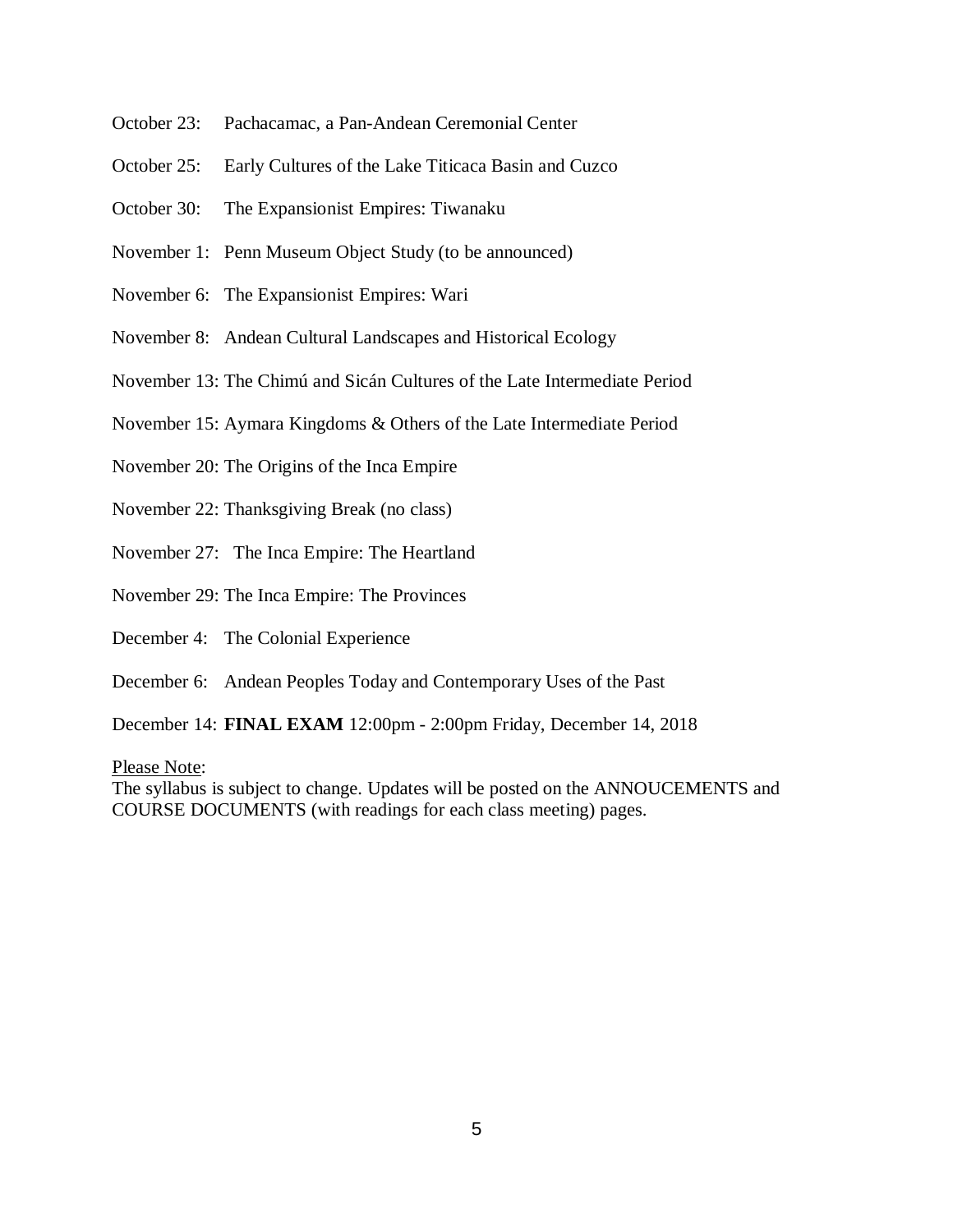### Anthropology 433

## **ANDEAN ARCHAEOLOGY**

# Spring 2018 Dr. Clark L. Erickson

## **DETAILED COURSE SYLLABUS**

## **August 28: Introduction to the Course and the Andean Region**

## **August 30: Cultural Landscapes, Historical Ecology, and Chronology**

Quilter Text: Chapter 1: Backgrounds (entire chapter) Quilter Text: On Orthography and Dating Issues (pp. xiv-xv)

D'Altroy, Terence N. 2000 Andean Land Use at the Cusp of History. In *Imperfect Balance: Landscape Transformations in the Precolumbian Americas*, edited by David Lentz, pp. 357-389, Columbia University Press, New York.

### Optional:

Sandweiss, D.H., and Richardson, J.B. 2008 Central Andean Environments. In *Handbook of South American Archaeology,* edited by Helaine Silverman and William Isbell, pp. 93-104. Springer, New York.

### **September 4: The Concept of "Andean" and "Lo Andino"**

Quilter Text: Chapter 2: Space, Time, and Form in the Andes (pp. 23-38 only)

Salomon, Frank and George Urioste (translators) 1991 Chapter 1 excerpts: Into the world of the huacas. In *The Huarochirí Document. A Testament of Ancient and Colonial Andean Religion*, edited by Fran Salomon and George Urioste, pp. 14-28.University of Texas Press, Austin.

Lane, Kevin 2011 Inca. In *The Oxford Handbook of the Archaeology of Ritual and Religion,* Edited by Timothy Insoll, pp. 1-18, Oxford, London.

Weismantel, Mary 2006 Ayllu, Real and Imagined: The Romance of Community in the Andes, In *The Seductions of Community: Emancipations, Oppressions, Quandaries*, edited by Gerald Creed, pp. 77-100. School of American Research, Santa Fe.

Allen, Catherine J. 1981 To be Quechua: The Symbolism of Coca Chewing in Highland Peru. *American Ethnologist* 8(1):157-171.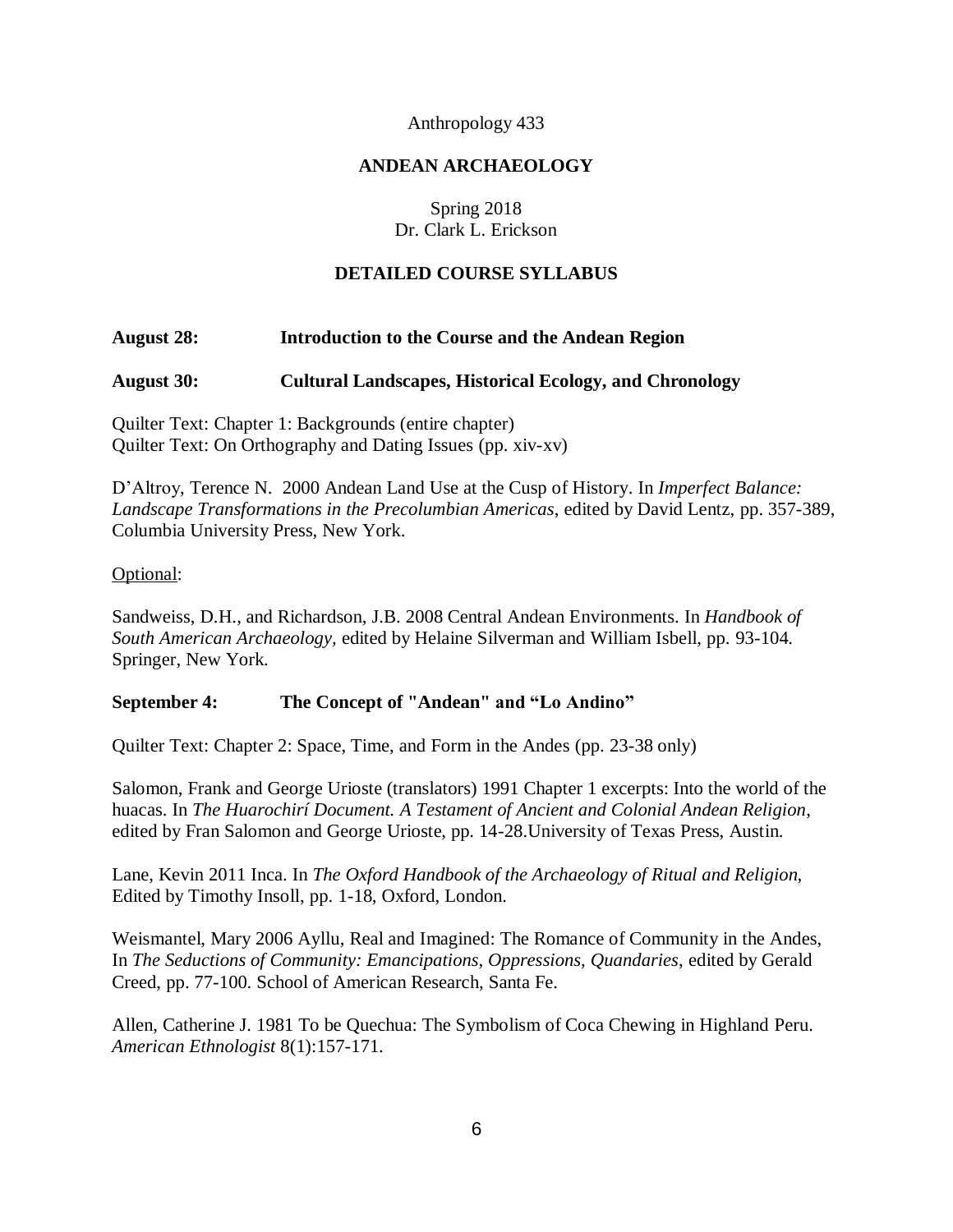# Optional:

Shimada, Izumi, and Rafael Vega-Centeno 2011 Peruvian Archaeology: Its Growth, Characteristics, Practice and Challenges. In *World Archaeologies: A Comparative Perspective*, edited by Ludomir Lozny, pp. 569-612. Springer Verlag, New York.

# **September 6: Andean Peoples, and the Roots of Andean Society**

Quilter Text: Chapter 2: Space, Time, and Form in the Andes (pp. 23-38 only)

Moseley, Michael 2001 Chapter 3: The Inca Mode of Statecraft. In *The Incas and their Ancestors*. pp. 51-85. Thames and Hudson, New York.

Staller, John 2008 Dimensions of Place: The Significance of Centers to the Development of Andean Civilization: An Exploration of the Ushnu Concept. In *Pre-Columbian Landscapes of Creation and Origin*, edited by John Staller, pp. 269-313. Springer, New York. **[Read pages 269-285 only]**

Urton, Gary 2008 The Inca Khipu: Knotted-Cord Record Keeping in the Andes In *Handbook of South American Archaeology*, edited by Helaine Silverman and William H. Isbell, pp.831-843. Springer, New York.

### Optional:

Isbell, William 1995 Constructing the Andean Past or "As You Like It". *Journal of the Steward Anthropological Society* 23(1-2):1-12.

Lau, George F. 2008 Ancestor Images in the Andes. In Handbook of South American Archaeology, edited by Helaine Silverman and William Isbell, pp. 1047-1060, Springer, New York.

Mann, Charles 2003 Cracking the Khipu Code. *Science* 300:1650-1651.

Mann, Charles 2005 Unraveling Khipu's Secrets. *Science* 309:1008-1009.

### **September 11: Peopling of the Continent and Life after the Ice Age**

Quilter Text: Chapter 3: The Early and Middle Preceramic Periods (pp. 51-64 only)

Dillehay, Thomas

1997 The Battle of Monte Verde. *The Sciences*. January-February, pp. 28-33.

Meltzer, David and Thomas Dillehay 1999 Search for the Earliest Americans. *Archaeology*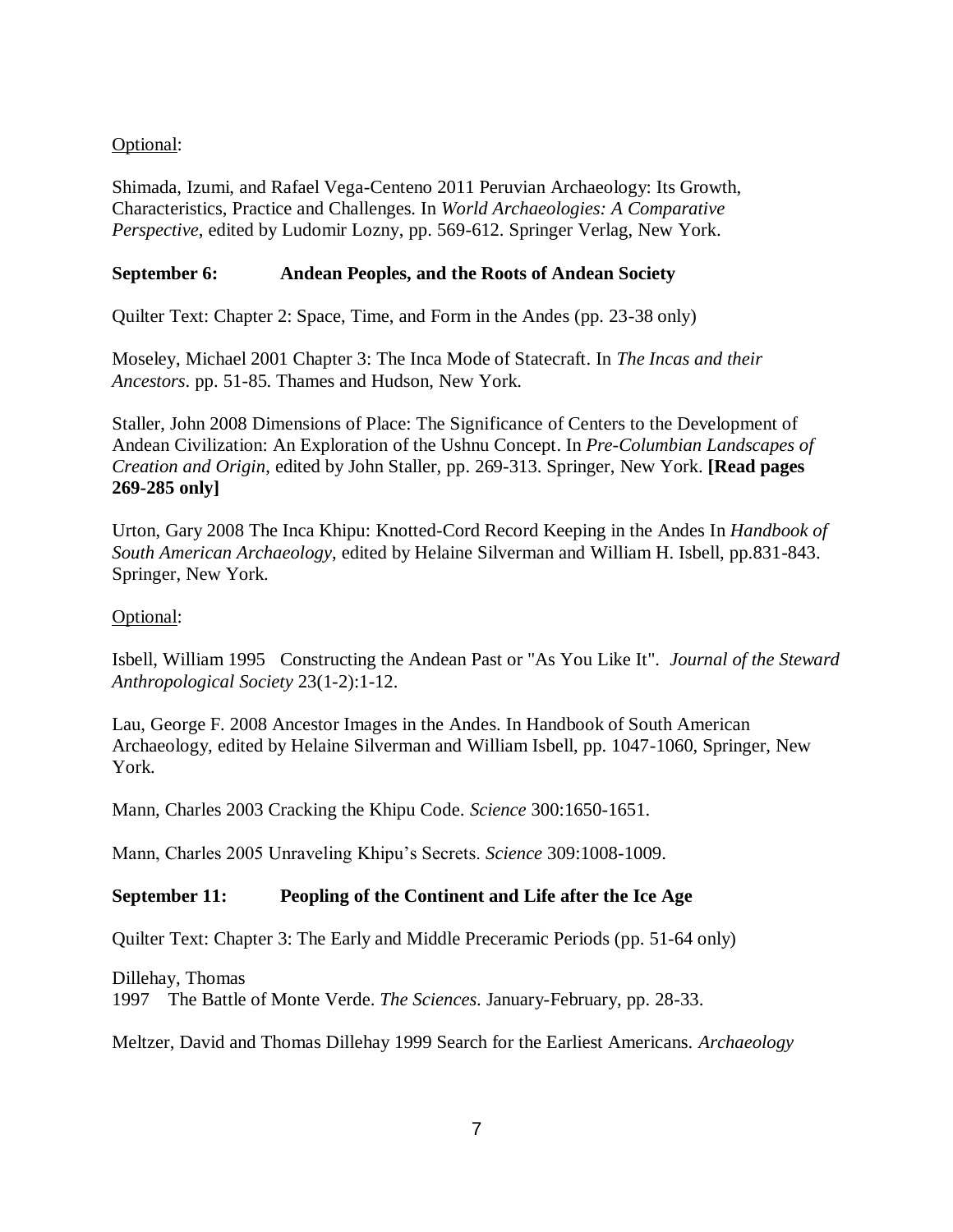52(1):60-61.

Nemecek, Sasha. 2000 Who Were the First Americans? *Scientific American* 283(3):80-88.

Sandweiss, Daniel H. 2008 Early Fishing Societies in Western South America. In *Handbook of South American Archaeology*, edited by Helaine Silverman and William Isbell, pp. 145-156. Springer, New York.

## Optional:

Dillehay, Tom D. 2008 Profiles in Pleistocene History. In *Handbook of South American Archaeology*, edited by Helaine Silverman and William Isbell, pp. 29-43. Springer, New York pp. 29-43.

## **September 13: Domestication of Plants, Animals, and Landscapes**

Quilter Text: Chapter 3: The Early and Middle Preceramic Periods (pp. 64-80 only)

Hastorf, Christine A. and Sissell Johannessen 1993 Pre-Hispanic Political Change and the Role of Maize in the Central Andes of Peru. *American Anthropologist* 95(1):115-138. READ pages 115-122, 132-134 (the rest of the article is optional)

Stahl, Peter W. 2008 Animal Domestication in South America. In *Handbook of South American Archaeology*, edited by Helaine Silverman and William H. Isbell, Springer, New York, pp. 121- 130.

Jennings, Justin 2005 La Chichería y El Patron: Chicha and the Energetics of Feasting in the Prehistoric Andes. In *Foundations of Power in the Prehispanic Andes*, edited by Kevin Vaughn, Dennis Ogburn, and Christina Conlee, pp. 241-259. Archaeological Papers of the American Anthropological Association no. 14.

# Optional:

Pearsall, Deborah 2008 Plant Domestication and the Shift to Agriculture in the Andes. In *Handbook of South American Archaeology*, edited by Helaine Silverman and William H. Isbell, pp. 105-120.Springer, New York.

Oliver, Jose 2008 The Archaeology of Agriculture in Ancient Amazonia. In *Handbook of South American Archaeology*, edited by Helaine Silverman and William H. Isbell, pp. 185-216. Springer, New York.

# **September 18: Formative Cultures of Ecuador, Early Towns, Andean Highland and Amazonian Tropical Forest Interaction**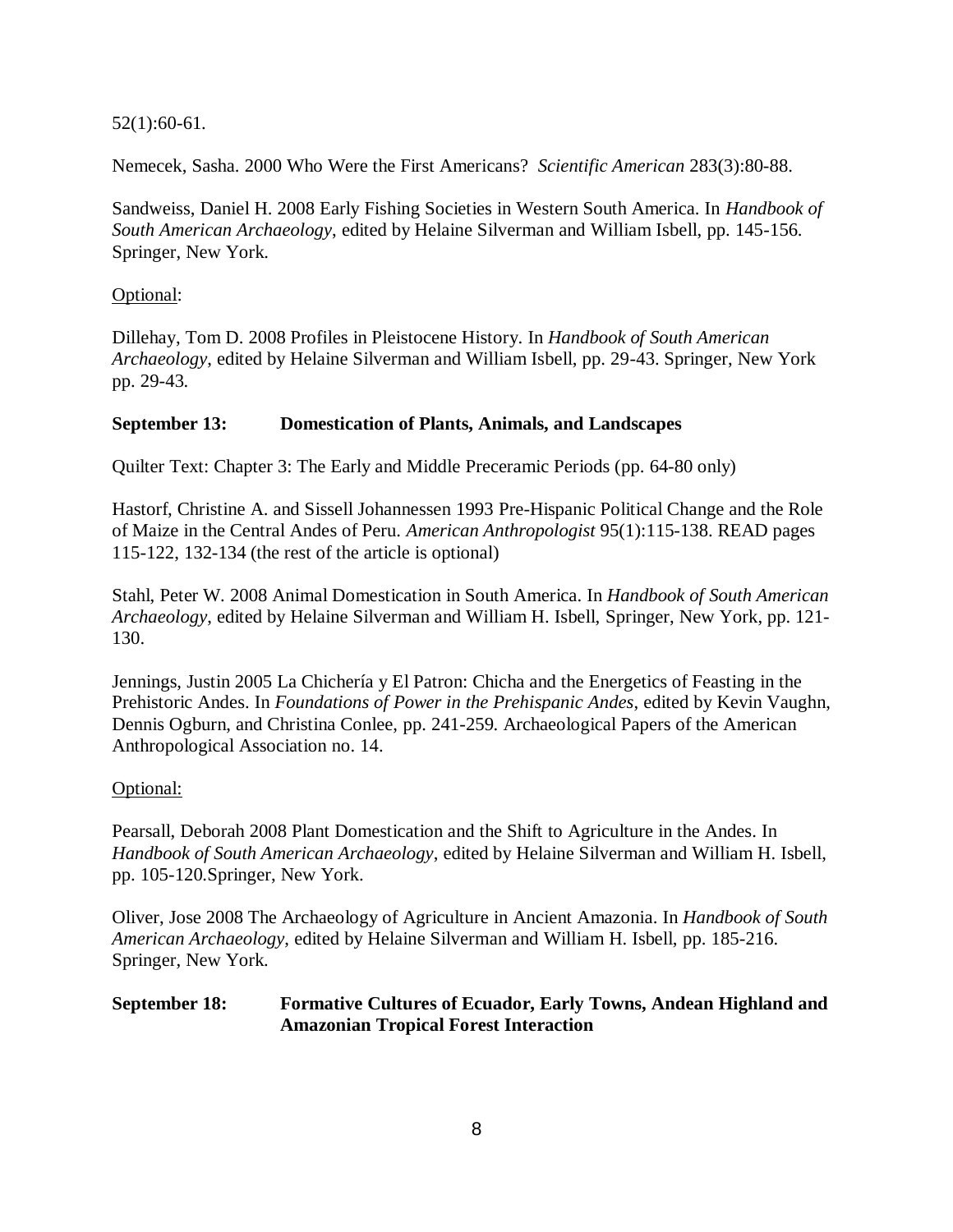Quilter Text: Chapter 4: The Late Preceramic Period (pp. 81-85 only)

Zeidler, James 2008 Real Alto. In *Encyclopedia of Latin American History and Culture*, edited by Jay Kinsbruner, pp. Charles Scribners & Sons, New York.

Zeidler, James 2000, Gender, status, and community in Valdivia society. In *The Archaeology of Communities: A New World Perspectiv*e, edited by Marcello Canuto and Jason Yaeger, pp. 161– 181. Routledge, London.

Atwood, Roger 2017 Connecting Two Realms. *Archaeology* July/August:55-62.

Valdéz, Francisco 2014 Archaeological investigations in Palanda, Santa Ana-La Florida (Ecuador). In *High Amazonian Archaeology: Origins of Civilization in Peru*, edited by Quirino Olivera Nunez, pp. Association los Andes de Cajamarca, Cajamarca. [every other page is the English versión]

#### Optional:

Raymond, J. Scott 2008 The Process of Sedentism in Northwestern South America. In *Handbook of South American Archaeology*, edited by Helaine Silverman and William H. Isbell, pp. 79-90. Springer, New York.

Stahl, Peter W. 2004 Archaeology: Greater Expectations. Nature 432:561-562.

### **September 20: Early Urbanism and Monumentality in the Preceramic Period**

Quilter Text: Chapter 4: The Late Preceramic Period (pp. 85-109 only)

Pringle, Heather 2001 The First Urban Center in the Americas. *Science*. 292:621-622.

Mann, Charles 2005 Oldest Civilization in the Americas Revealed. *Science* 307:34-35.

Shady, Ruth 2008 *The social and cultural values of Caral-Supe, the oldest civilization of Peru and the Americas, and their role in integrated sustainable development*. Proyecto Especial Arqueológico Caral-Supe/ INC, Lima.

Haas, Jonathan, Winifred Creamer, and Alvaro Ruiz 2005 Power and the Emergence of Complex Polities in the Peruvian Preceramic. In *Foundations of Power in the Prehispanic Andes*, edited by Kevin Vaughn, Dennis Ogburn, and Christina Conlee, pp. 37-52. Archaeological Papers of the American Anthropological Association no. 14.

Sandweiss, Daniel H., Ruth Shady Solís, Michael E. Moseley, David K. Keeferd, and Charles R. Ortloff 2009 Environmental change and economic development in coastal Peru between 5,800 and 3,600 years ago. *PNAS* 106(5):1359–1363.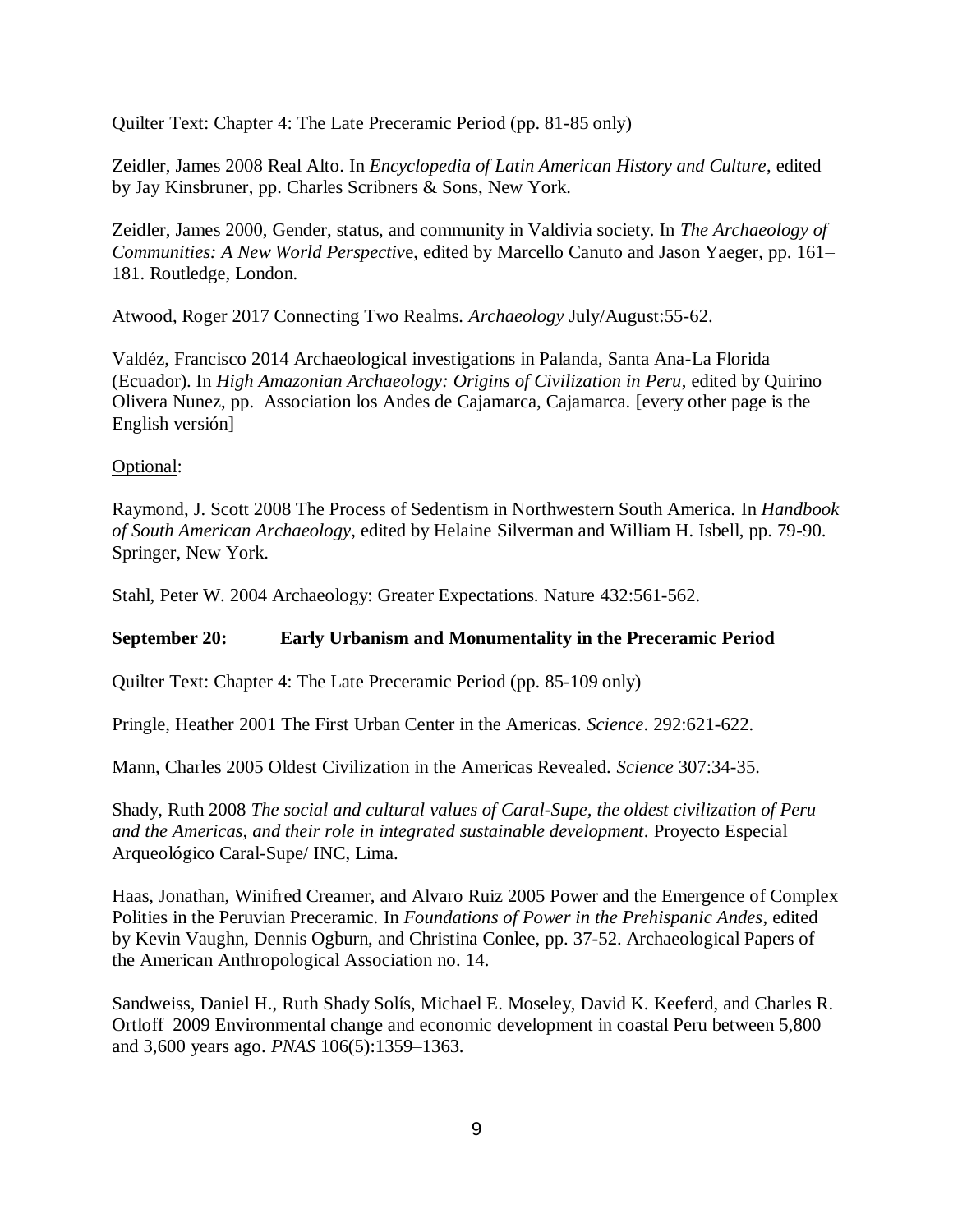# Optional:

Burger, Richard 1992 Chapter 2: The Late Preceramic and the Beginnings of Peruvian Civilization. In *Chavin and the Origins of Andean Civilization*. Thames and Hudson, New York, pp. 27-55.

Pozorski, Shelia and Thomas Pozorski 2008 Early Cultural Complexity on the Coast of Peru. In *Handbook of South American Archaeology*, edited by Helaine Silverman and William H. Isbell, Springer, New York, pp. 607-631. **[Read pages 607-614 only]**

Shady Solis, Ruth, 2006 America's First City? The Case of Late Archaic Caral. In *Andean Archaeology III, edited* by W. Isbell et H. Silverman, p. 28-66. Springer, New York.

Sandweiss, Daniel and Michael Moseley 2001 Amplifying Importance of New Research in Peru, *Science* 294(5547):1651-1652.

Haas, Jonathan and Winifred Creamer 2001 Response, *Science* 294(5547):1652-1653.

## **September 25: Rise of Complex Society in the Initial Period I**

Quilter Text: Chapter 5: The Initial Period (entire chapter)

Burger and Salazar 2012 Monumental Public Complexes and Agricultural Expansion on Peru's Central Coast during the Second Millennium BC. In *Early New World Monumentality*. Edited by Burger, Richard and Robert M. Rosenwig, pp. 399-430. University of Florida Press: Gainesville.

Pozorski, Shelia and Thomas Pozorski 1994 Early Andean Cities. *Scientific American* 270(6):66-72.

# Optional:

Pozorski, Shelia and Thomas Pozorski 2008 Early Cultural Complexity on the Coast of Peru. In *Handbook of South American Archaeology*, edited by Helaine Silverman and William H. Isbell, pp. 607-631. Springer, New York.

Burger, Richard Chapter 3: Initial Period Societies on the Coast. In *Chavín and the Origins of Andean Civilization*. Thames and Hudson, New York, pp. 57-127.

### **September 27: Rise of Complex Society in the Initial Period II**

Rosenswig, Robert and Richard L. Burger 2012 Considering Early New World Monumentality. In Early New World Monumentality. Edited by Richard Burger and Robert M. Rosenwig, pp. ?. University of Florida Press: Gainesville.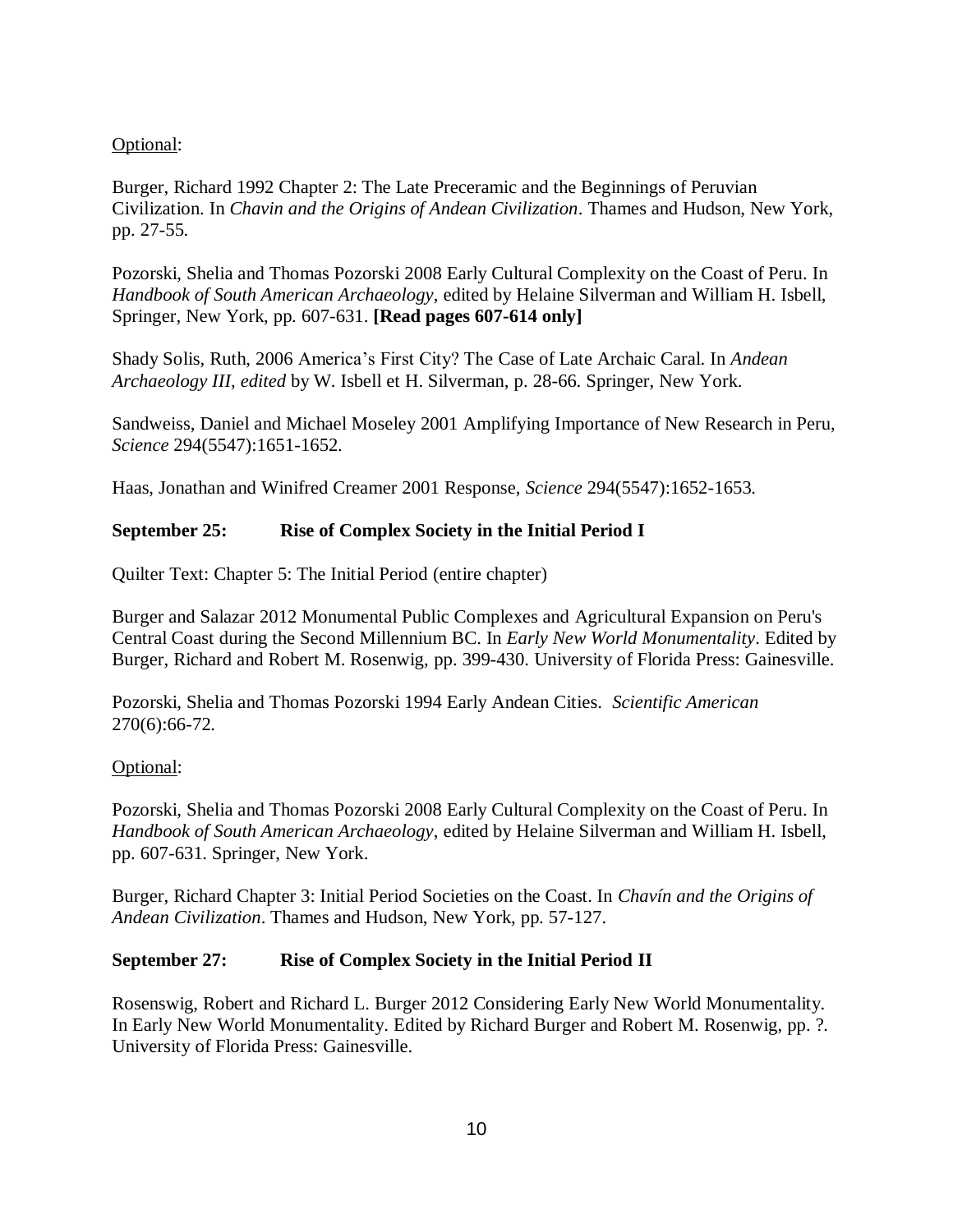Dillehay, Tom 1990 Mapuche Ceremonial Landscape, Social Recruitment and Resource Rights. *World Archaeology* 22(2):223-241.

## Optional:

Makowski, Krzysztof 2008 Andean Urbanism. In *Handbook of South American Archaeology*, edited by Helaine Silverman and William H. Isbell, pp. 633-657. Springer, New York.

Moore, Jerry 2004 Power and Practice in the Prehispanic Andes: Final Comments. In *Foundations of Power in the Prehispanic Andes*, edited by Kevin J. Vaughn, Dennis Ogburn, and Christina A. Conlee, pp. 261–274. Archaeological Papers of the American Anthropological Association, Vol. 14.

# **October 2: Chavín and the Early Horizon**

Quilter Text: Chapter 6: The Early Horizon (pp. 139–157 only)

Burger, Richard 2008 Chavín de Huántar and Its Sphere of Influence. In *Handbook of South American Archaeology*, edited by Helaine Silverman and William H. Isbell pp. 681-703. Springer, New York.

Rick, John 2005 The Evolution of Authority and Power at Chavín de Huantar, Peru. In *Foundations of Power in the Prehispanic Andes*, edited by Kevin Vaughn, Dennis Ogburn, and Christina Conlee, pp. 71-89. Archaeological Papers of the American Anthropological Association no. 14.

Pozorski, Shelia and Thomas Pozorski 2008 Early Cultural Complexity on the Coast of Peru. In *Handbook of South American Archaeology*, edited by Helaine Silverman and William H. Isbell, pp. 607-631. Springer, New York. [**Read page 62-627 only**]

Burger, Richard Sections about Civilization. *Chavin and the Origins of Andean Civilization*. Thames and Hudson, New York, [**Read pp. 8-9; pp. 220-227**].

### Optional:

Lathrap, Donald W. 1973 Gifts of the Cayman: Some Thoughts on the Subsistence Basis of Chavin. In *Variation in Anthropology*, edited by D. W. Lathrap and J. Douglas, pp. 91-105. Illinois Archaeological Survey, Urbana.

Urton, Gary 1996 The Body of Meaning in Chavin Art. RES 29/20:237-255.

# **October 4: Paracas and Nasca Cultures of the Early Intermediate Period**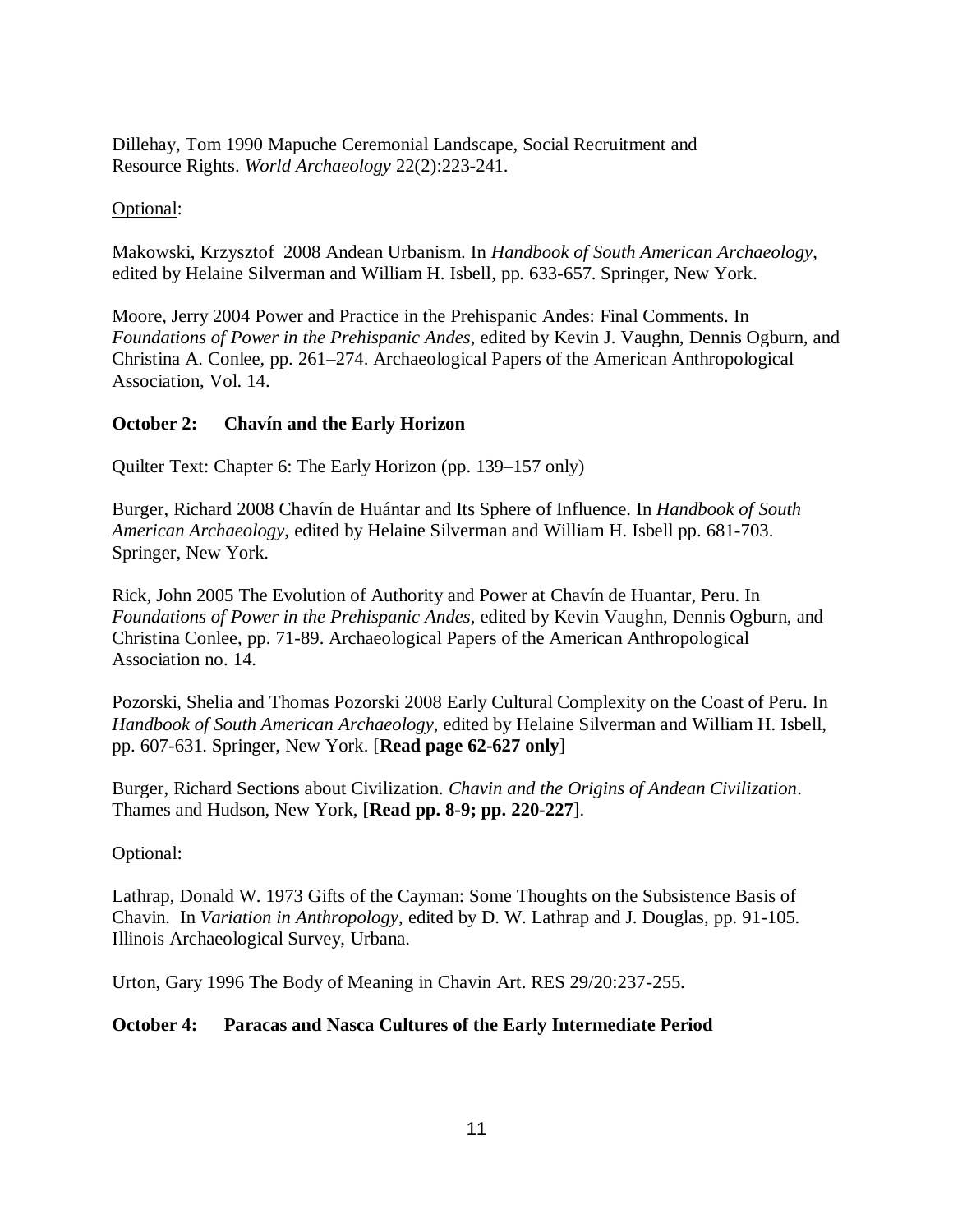Quilter Text: Chapter 6: The Early Horizon (pp. 152-159 only) Quilter Text: Chapter 7: The Early Intermediate Period (pp. 186-192 only)

Proulx, Donald 2008 Paracas and Nasca: Regional Cultures on the South Coast of Peru. In *Handbook of South American Archaeology*, edited by Helaine Silverman and William H. Isbell, pp. 563-585. Springer, New York.

Silverman, Helaine 1990 The Early Nasca Pilgrimage Center of Cahuachi and the Nasca Lines: Anthropological and Archaeological Perspectives. In *The Lines of Nasca*, edited by Anthony Aveni, pp. 208-244. American Philosophical Society, Philadelphia.

## **October 6: The Nasca Lines and the Sacred Landscapes of Sajama**

Silverman, Helaine and Donald Proulx 2002 Chapter 7: The Geoglyphs of the Rio Grande de Nazca Drainage. In *The Nasca*. Blackwell, Oxford, pp. 163-192.

Frame, Mary 2001 Blood, Fertility, and Transformation: Interwoven themes in the Paracas Necropolis Embroideries. In *Ritual Sacrifice in Ancient Peru*, edited by Elizabeth Benson and Anita Cook, pp. 55-92.University of Texas Press, Austin.

## **October 9: Professor at Conference (class cancelled)**

**October 11: MIDTERM EXAM** (in class)

# **October 16: Moche Culture of the Early Intermediate Period I**

Quilter Text: Chapter 7: The Early Intermediate Period (pp. 168-182 only)

Quilter, Jeffrey Michelle Koons 2012 The Fall of the Moche: A Critique of Claims for the South America's First State. *Latin American Antiquity* 23(2):127–143.

Bourget, Steve 2005 Who were the priests, the Warriors, and the prisoners? A peculiar problem of identity in Moche Culture and Iconography, North Coast of Peru. In *Us and Them: Archaeology and Ethnicity in the* Andes, edited by Richard Reycraft, pp. 73-85. Cotsen Institute of Archaeology, Monograph 53, UCLA, Los Angeles.

### Optional:

Quilter, Jeffrey 2002 Moche Politics, Religion, and Warfare *Journal of World Prehistory* 16(2):145-195.

### **October 18: Moche Culture of the Early Intermediate Period II**

Verano, John W. 2008 Trophy Head-Taking and Human Sacrifice in Andean South America. In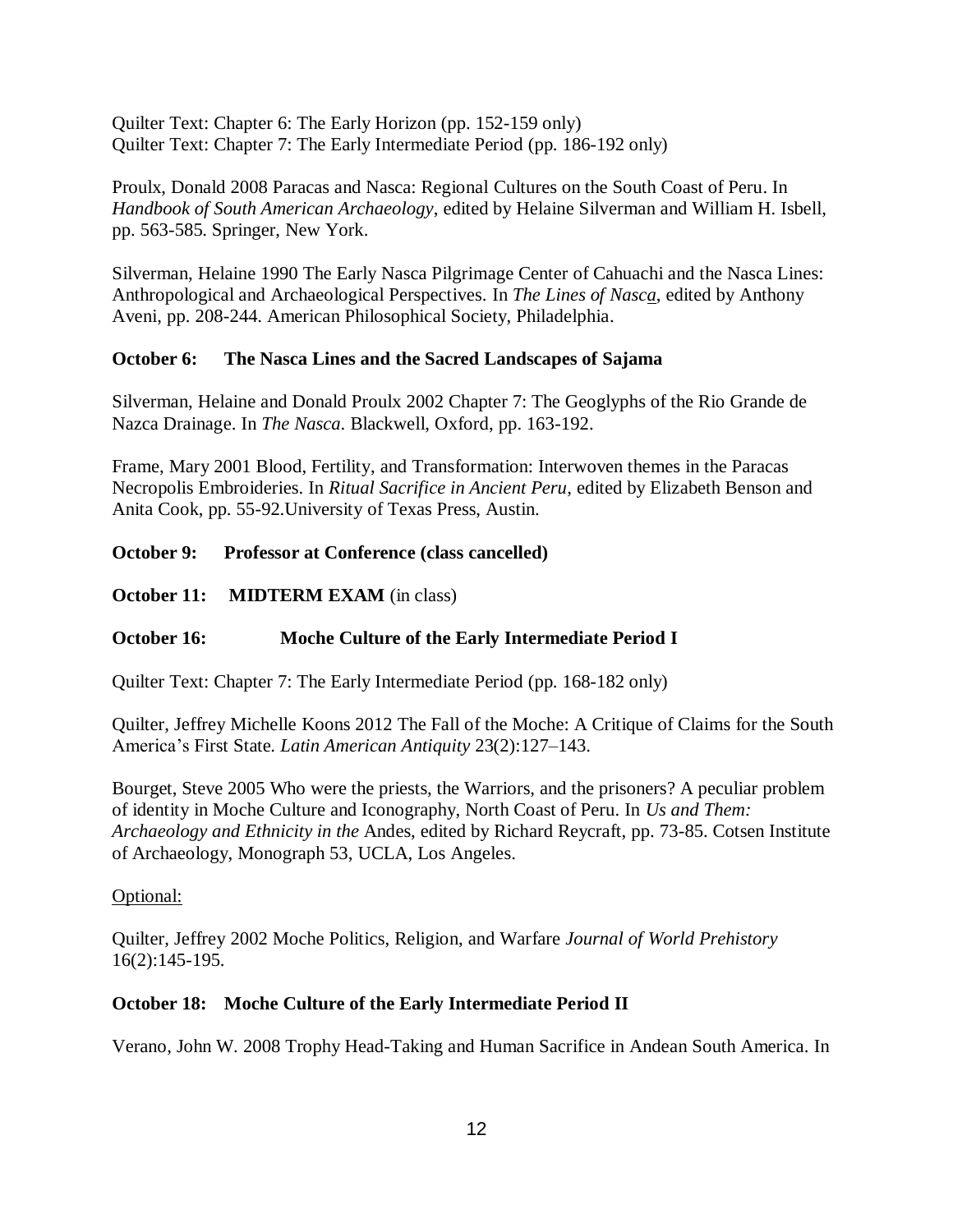*Handbook of South American Archaeology*, edited by Helaine Silverman and William H. Isbell, pp. 1045-1058. Springer, New York.

Castillo, Luis Jaime 2006 Five Sacred Priestesses at El Moro. Arqueos 1(3).

Optional:

Weismantel, Mary 2004 Moche Sex Pots: Reproduction and Temporality in Ancient South America. *American Anthropologist* 106(3):495-505.

Alcalde, Cristina 2004 Leaders, healers, laborers, and lovers: Reinterpreting women's roles in Moche Society. In *Ungendering Civilization*, edited by K. Anne Pyburn pp. 136-155. Routledge, New York.

## **October 28: Pachacamac, a Pan-Andean Ceremonial and Pilgrimage Center; Film** *In the Footsteps of Taytacha*

Quilter Text: Chapter 7: The Early Intermediate Period (pp. 182-185 only) Quilter Text: Chapter 9: The Late Intermediate Period (pp. 250-252 only)

Eeckhout, Peter 2013 Change and permanency on the coast of ancient Peru: the religious site of Pachacamac. *World Archaeology* 45:1, 137-160.

Eeckhout, Peter 2005 Ancient Peru's Power Elite. *National Geographic* 207(3):52-57.

Silverman, Helaine 1990 The Early Nasca Pilgrimage Center of Cahuachi and the Nasca Lines: Anthropological and Archaeological Perspectives. In *The Lines of Nasca*, edited by Anthony Aveni, pp. 208-244. American Philosophical Society, Philadelphia [**read pages 229-231 only**]

Boytner, Ran 2004 Clothing the Social World. In *Andean Archaeology*, edited by Helaine Silverman, pp. 167-182. Blackwell, New York.

Optional:

Randall, Robert 1987 Return of the Pleiades. *Natural History* (6):43-52.

Silverman, Helaine 2001 The Ethnography and Archaeology of Two Andean Pilgrimage Centers. In Pilgrimage in Latin America, edited by N. R.Crumrine and A. Morinis, pp. 215‐228. Greenwood Press, New York.

Eeckhout, P. (2000). The palaces of the lords of Ychsma: An archaeological reappraisal of the function of pyramids with ramps at Pachacamac, central coast of Peru. *Revista de Arqueologı´a Americana* 17–19: 217–254.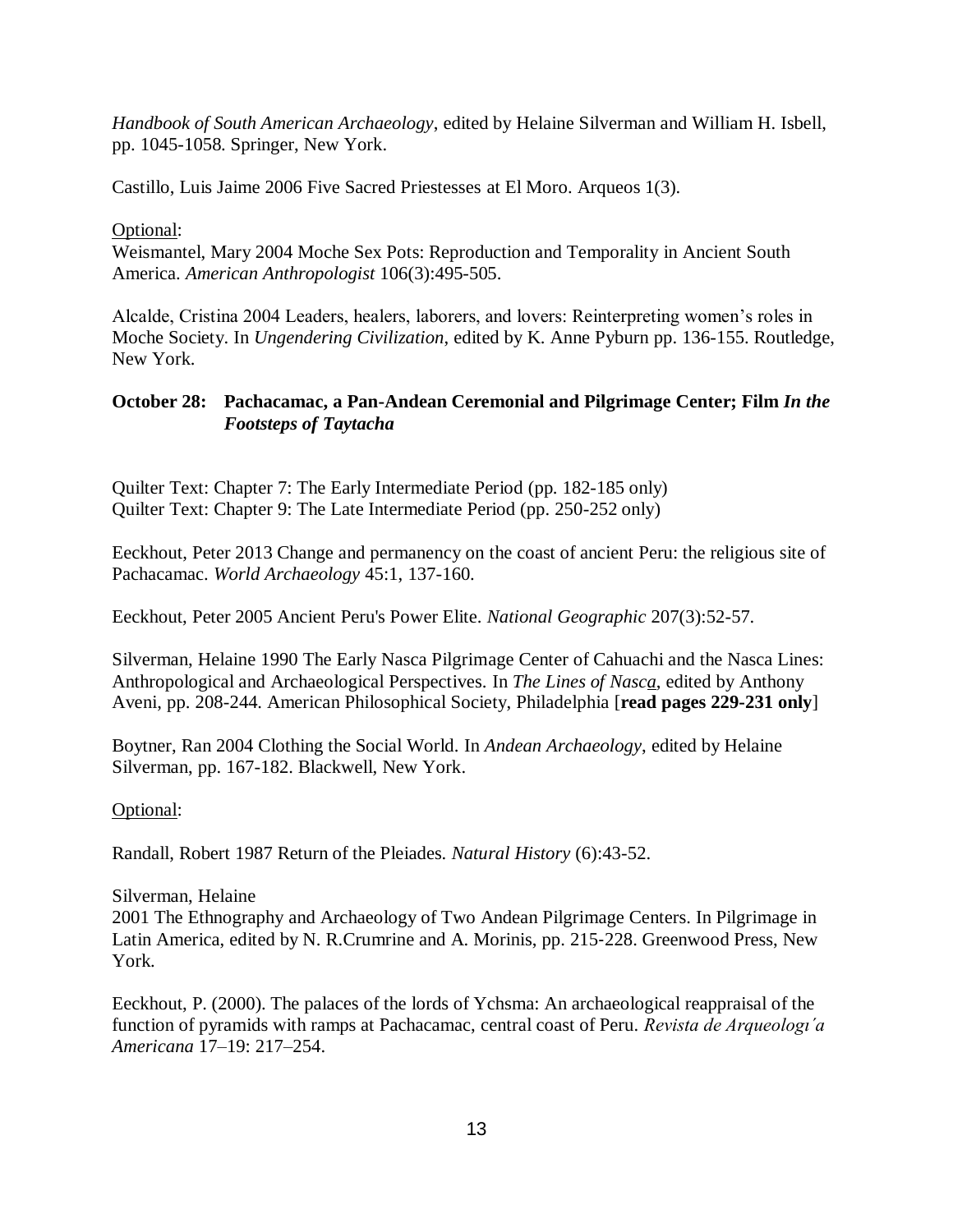#### **October 25: Early Cultures of the Lake Titicaca Basin and Cuzco**

Quilter Text: Chapter 6: The Early Horizon (pp. 159-167 only) Quilter Text: Chapter 7: The Early Intermediate Period (pp. 192-198 only)

Hastorf, Christine 2003 Community with the ancestors: ceremonies and social memory in the Middle Formative at Chiripa, Bolivia. *Journal of Anthropological Archaeology* 22:305-332.

#### Optional:

Hastorf, Christine 2008 The Formative Period in the Titicaca Basin. In *Handbook of South American Archaeology*, edited by Helaine Silverman and William H. Isbell pp. 545-561. Springer, New York,

#### **October 30: The Expansionist Empires: Tiwanaku**

Quilter Text: Chapter 8: The Middle Horizon (pp. 199-205; 207-218 only)

Stanish, Charles 2002 Tiwanaku Political Economy. In *Andean Archaeology I: Variations in Socio-Political Organization*, edited by William Isbell and Helaine Silverman, pp. 169-198. Kluwer Academic, New York.

Janusek, John 2004 Household and City in Tiwanaku. In *Andean Archaeology*, edited by Helaine Silverman, pp. 183-208. Blackwell, Oxford.

Goldstein, Paul 2013 Embedded Andean Economic Systems and the Expansive Tiwanaku State: A Case for a State without Market Exchange. In *Merchants, Markets, and Exchange in the Pre-Columbian World*, edited by Kenneth G. Hirth and Joanne Pillsbury, pp. 361-472. Dumbarton Oaks, Washington DC.

#### Optional:

Goldstein, Paul 1999 Communities without Borders: The Vertical Archipelago, and Diaspora Communities in the Southern Andes. In *The Archaeology of Communities: A New World Perspective*, edited by Jason Yaeger and Marcello Canuto, editors, pp 182-209. Routledge Press, NY.

Kolata, Alan 2003 Tiwanaku Ceremonial Architecture and Urban Organization. In *Tiwanaku and Its Hinterland: Archaeology and Paleoecology of an Andean Civilization. 2: Urban and Rural Archaeology*. Smithsonian Institution Press, Washington DC, pp. 175-201.

Janusek, John 2005 Residential Diversity and the Rise of Complexity in Tiwanaku. In *Advances in Titicaca Basin Archaeology-1,* edited by Charles Stanish, Amanda Cohen, and Mark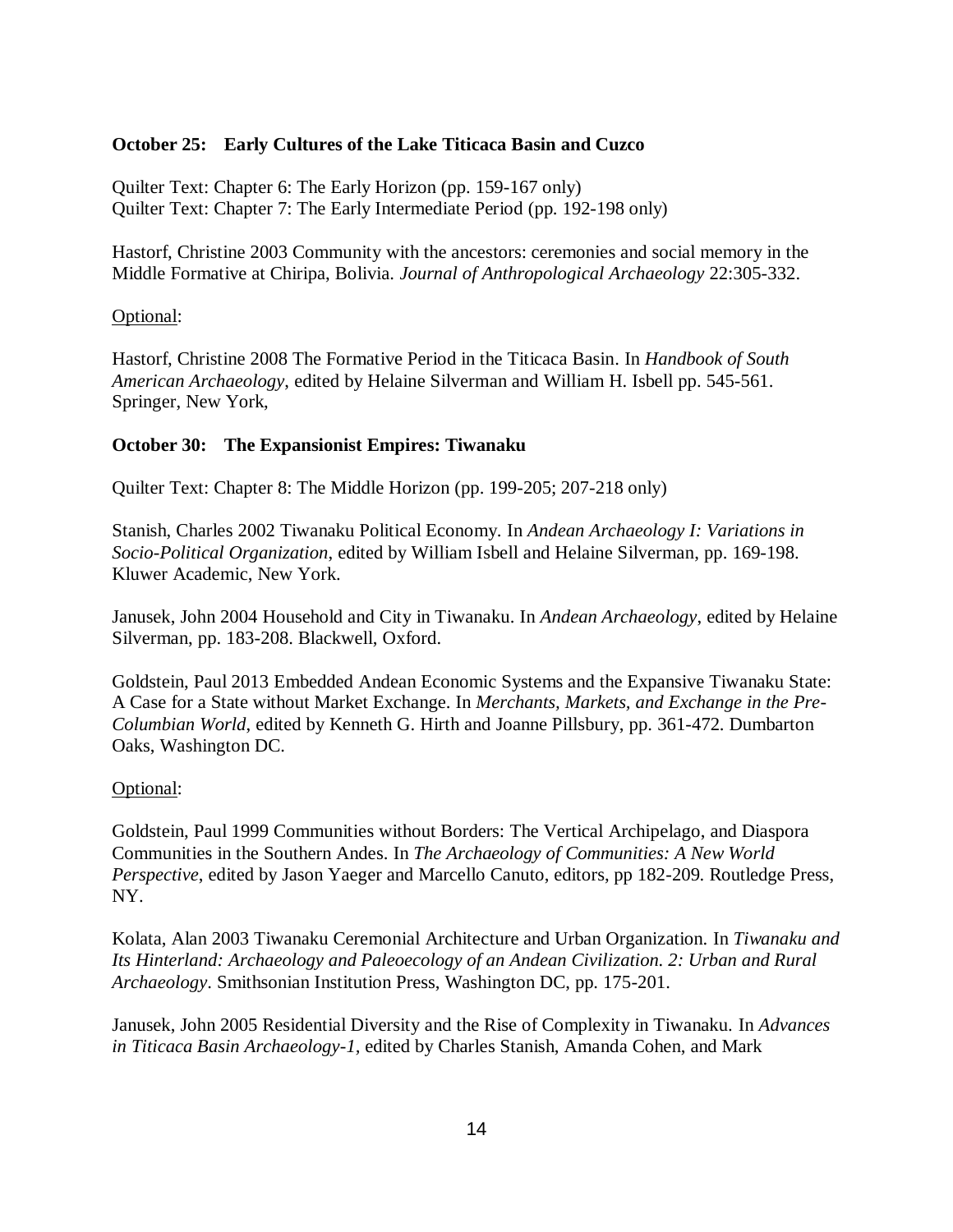Aldenderfer, pp. 143-172. Cotsen Institute of Archaeology, UCLA.

# **November 1: Penn Museum Object Study (to be announced)**

### **November 6: The Expansionist Empires: Wari**

Quilter Text: Chapter 8: The Middle Horizon (pp. 205-212; 218-229 only)

McEwan, Gordon F. and Patrick Ryan Williams 2012 The Wari Built Environment: Landscape and Architecture of Empire. In *Wari: Lords of the Ancient Andes*, edited by Susan E. Bergh, pp. 103–112. Thames and Hudson, London.

Nash, Donna and Patrick Ryan Williams 2005 Architecture and Power on the Wari-Tiwanaku Frontier. In *Foundations of Power in the Prehispanic Andes,* edited by Kevin Vaughn, Dennis Ogburn, and Christina Conlee, pp. 151-174. Archaeological Papers of the American Anthropological Association no. 14.

Isbell, William and Alexei Vranich 2004 Experiencing the Cities of Wari and Tiwanaku. In *Andean Archaeology*, edited by Helaine Silverman, pp. 167-182. Blackwell, New York

Jennings, Justin 2006 Core, Peripheries, and Regional Realities in Middle Horizon Peru. *Journal of Anthropological Archaeology* 25: 346-370.

Jennings, Justin 2006 Understanding Middle Horizon Peru: Hermeneutic Spirals, Interpretative Traditions, and Wari Administrative Centers. *Latin American Antiquity* 16: 265-286.

### Optional:

Isbell, William H. 2008 Wari and Tiwanaku: International Identities in the Central Andean Middle Horizon. In *Handbook of South American Archaeology*, edited by Helaine Silverman and William H. Isbell, pp. 731-759 Springer, New York.

Michael E. Moseley; Donna J. Nash; Patrick Ryan Williams; Susan D. DeFrance; Ana Miranda; Mario Ruales 2005 Burning down the Brewery: Establishing and Evacuating an Ancient Imperial Colony at Cerro Baúl, Peru. *Proceedings of the National Academy of Sciences of the United States of America* 102(48):17264-17271.

### **November 8: Andean Cultural Landscapes and Historical Ecology**

Erickson, Clark 2000 The Lake Titicaca Basin: A Pre-Columbian Built Landscape. In *Imperfect Balance: Landscape Transformations in the Precolumbian Americas*, edited by David Lentz, pp. 311-356. Columbia University Press, New York.

Erickson, Clark 2018 The Domesticated Landscapes of the Andes. In *The Andean World*, edited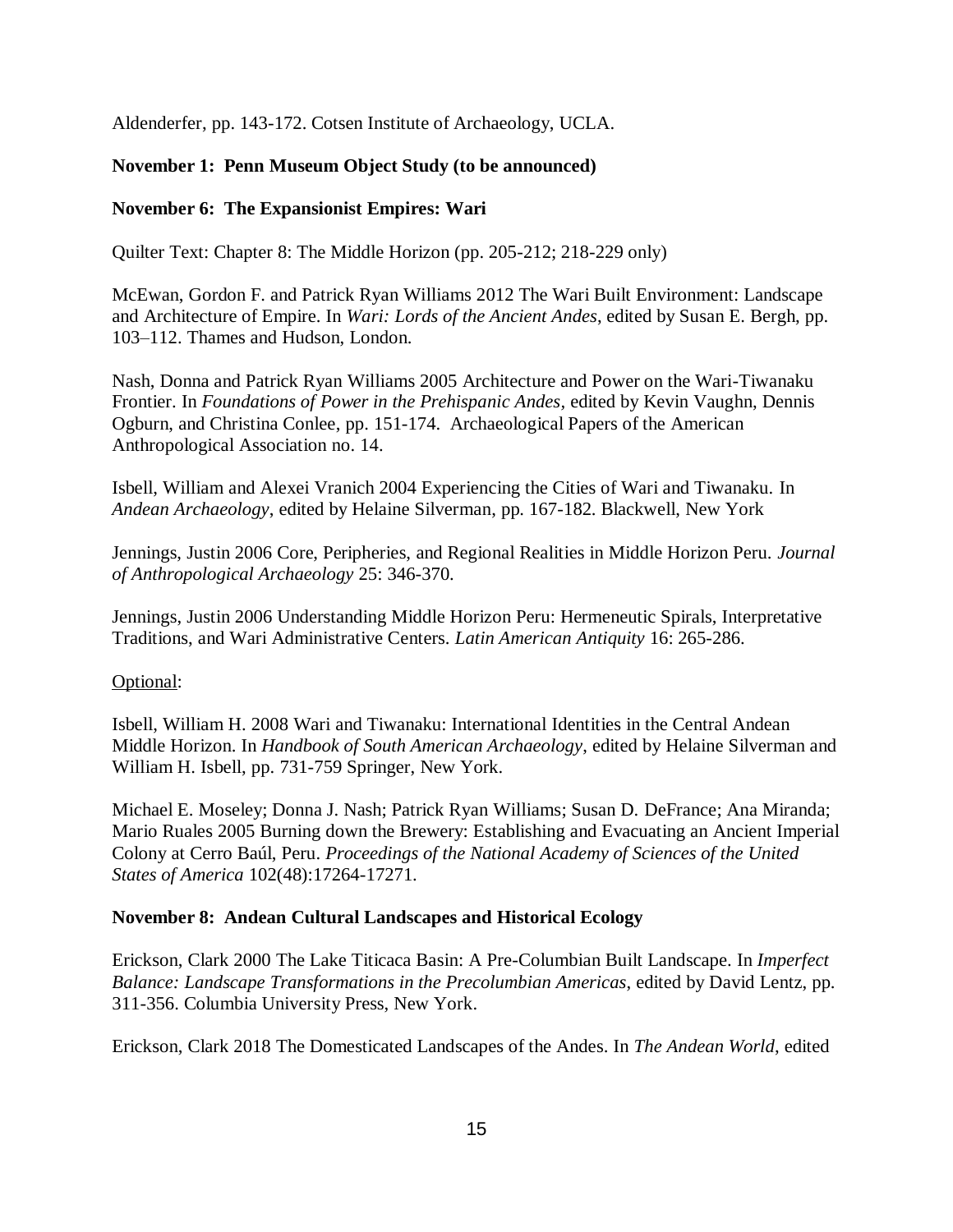by Linda J. Seligmann and Kathleen Fine-Dare, pp. 29-43. Routledge Press, New York

Browman, David L. 1983 Tectonic Movement and Agrarian Collapse in Prehispanic Peru. *Nature* 302:568-569.

## **November 13: The Chimú and Sicán Cultures of the Late Intermediate Period**

Quilter Text: Chapter 9: The Late Intermediate Period (entire chapter)

Moore, Jerry D. and Carol J. Mackey 2008 The Chimú Empire. In *Handbook of South American Archaeology*, edited by Helaine Silverman and William H. Isbell, pp. 783-807. Springer, New York.

Pillsbury, Joanne and Banks L. Leonard 2004 Identifying Chimú Palaces: Elite Residential Architecture in the Late Intermediate Period. In *Palaces of the Ancient New World*, edited by Susan Toby Evans and Joanne Pillsbury, pp. 247-298. Dumbarton Oaks, Washington DC.

### Shimada, Izumi, and Jo Ann Griffin

2005 Precious Metal Objects of the Middle Sican. In *Mysteries of the Ancient Ones*. Special edition of *Scientific American* 15(1): 80-89.

### Optional:

Shimada, Izumi, Shinoda, Ken-ichi, Farnum, Julie, Corruccini, Robert S., and Hirokatsu Watanabe 2004 An Integrated Analysis of Pre-Hispanic Mortuary Practices: A Middle Sican Case Study. *Current Anthropology* 45(3):369-402.

Shimada, Izumi 2000 The Late Prehispanic Coastal States. In *The Inca World*, edited by Laura Laurencich Minelli, pp. 49-226. University of Oklahoma Press, Norman.

### **November 15: Aymara Kingdoms & Others of the Late Intermediate Period**

Ghezzi, Iván and Clive L. N. Ruggles 2011 The social and ritual context of horizon astronomical observations at Chankillo. *Proceedings of the International Astronomical Union* 7:S278):144- 153.

Church, Warren B. and Adriana Von Hagen Chachapoyas: Cultural Development at an Andean Cloud Forest Crossroads. In *Handbook of South American Archaeology*, edited by Helaine Silverman and William Isbell, pp. 903-926. Springer, New York, 2008

Arkush, Elizabeth and Charles Stanish 2005 Interpreting Conflict in the Ancient Andes. *Current Anthropology* 46(1):3-28 (with comments and response).

Stanish, Charles 2002 The Aymara Kingdoms. In *Encyclopedia of Prehistory*, *Volume 7: South America*, edited by Peter Pereguine and Melvin Ember, Pp. 34-37. Kluwer, New York.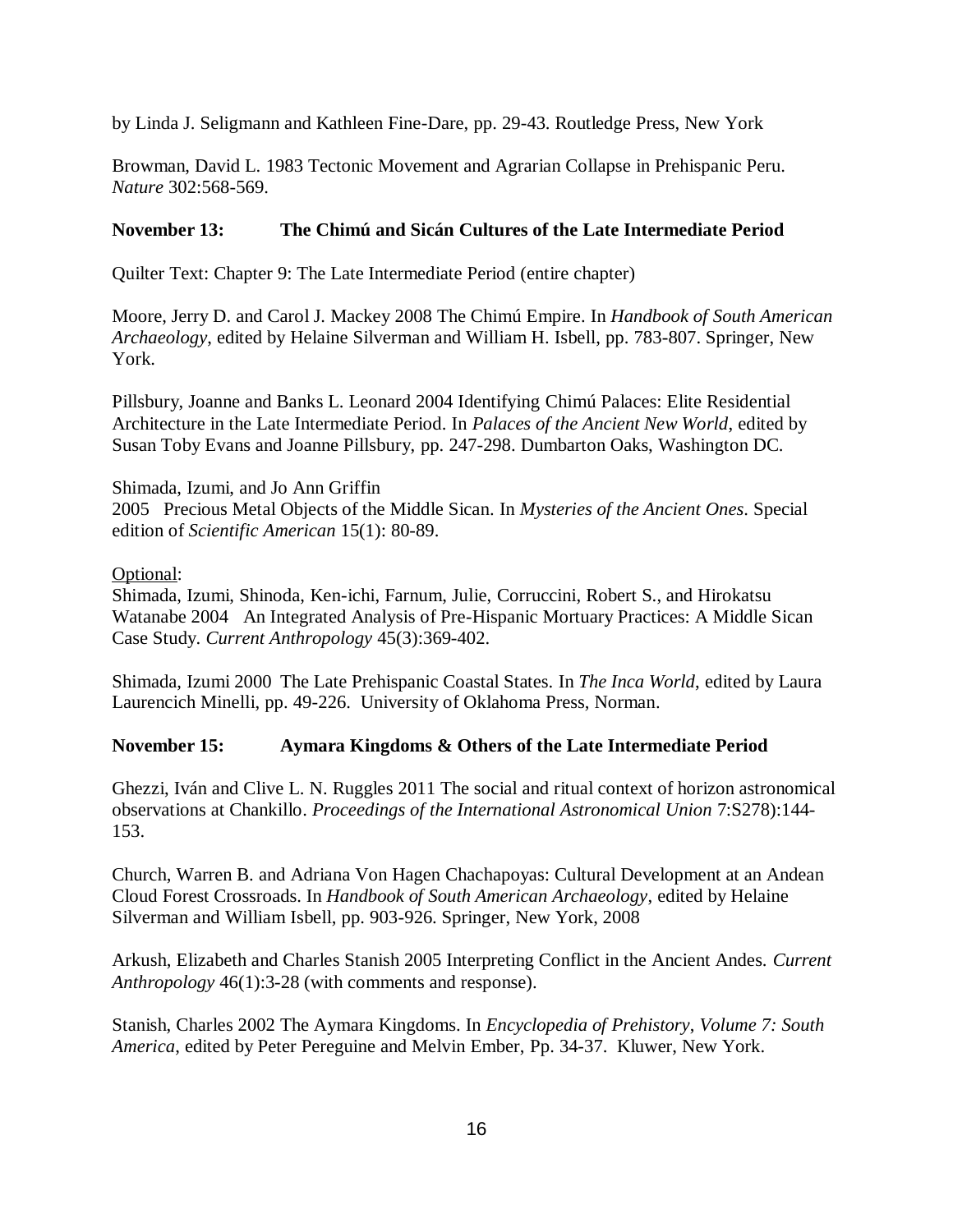Brown Vega, Margaret and Nathan Craig 2009 New Experimental Data on the Distance of Sling Projectiles. *Journal of Archaeological Science* 36:1264–1268.

# **November 20: The Origins of the Inca Empire**

Alconini and Covey 2018 *The Oxford Handbook of the Incas.* Oxford Press, Oxford. Select chapters

Quilter Text: Chapter 9: The Late Horizon (pp. 261-275 only)

Hyslop, John 1990 Chapter 2: Cuzco. In *Inka Settlement Planning*. University of Texas Press, Austin, pp. 29-68. (used in ANTH 254 course)

D'Altroy, Terence N. 2000 Andean Land Use at the Cusp of History. In *Imperfect Balance: Landscape Transformations in the Precolumbian Americas*, edited by David Lentz, Columbia University Press, New York. [**Read section on "Land Use in the Cuzco Heart Land" pages 368-376**].

# Optional:

Covey, R. Alan 2003 A Processual study of Inka state formation. *Journal of Anthropological Archaeology* 22:333-357.

# **November 22: Thanksgiving Break**

# **November 27: The Inca Empire: The Heartland**

Alconini and Covey 2018 *The Oxford Handbook of the Incas.* Oxford Press, Oxford. Select chapters

Moseley, Michael 2001 Chapter 3: The Inca Mode of Statecraft. In *The Incas and their Ancestors*. pp. 51-85. Thames and Hudson, New York.(**skim read**)

Wachtel, Nathan 1977 The Structure of the Inca State. In *The Vision of the Vanquished: The Spanish Conquest of Peru through Native Eyes, 1530-1570*. Barnes and Noble, New York, pp. 61-84.

Costin, Cathy 1998 Housewives, Chosen Women, Skilled Men: Cloth Production and Social Identity in the Late Prehispanic Andes. In *Craft and Social Identity*, edited by Cathy Lynne Costin and Rita P. Wright, pp. 123-141. American Anthropological Association, Washington DC.

# **November 29: The Inca Empire: The Provinces**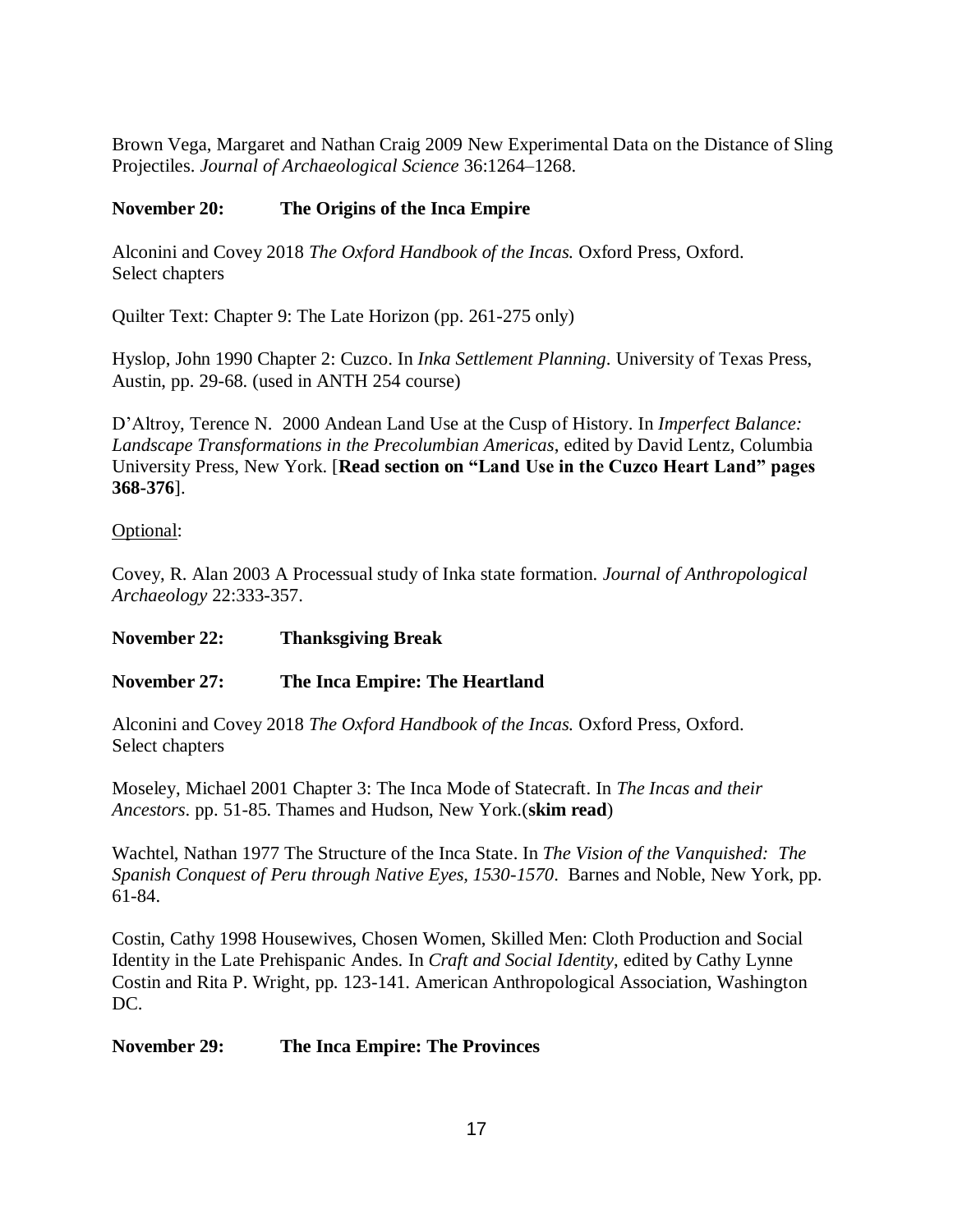Alconini and Covey 2018 *The Oxford Handbook of the Incas.* Oxford Press, Oxford. Select chapters

Quilter Text: Chapter 9: The Late Horizon (pp. 276-287 only)

Rostworowski, Maria and Craig Morris 1999 The Fourfold Domain: Inka Power and its Social Foundations. In *The Cambridge History of the Native Peoples of the Americas*, edited by Frank Salomon and Stuart B. Schwartz, pp. 734-769.Cambridge, University Press, Cambridge.

McEwen, Colin and Maarten Van de Guchte 1992 Ancestral Time and Sacred Space in Inca State Ritual. In *The Ancient Americas: Art from Sacred Landscapes*, edited by Richard Townsend, pp. 359-371. Art Institute, Chicago.

Gose, Peter, 2000 The State as Chosen Woman: Brideservice and the Feeding of Tributaries in the Inka Empire. *American Anthropologist* 102(1):84-97.

Gose, Peter 1996 Oracles, Divine Kingship, and Political Representation in the Inka State. *Ethnohistory* 43(1):1-32.

### Optional:

Bray, Tamara 2003 Inka Pottery as Culinary Equipment: Food, Feasting, and Gender in Imperial State Design. *Latin American Antiquity* 14(1):3-28.

Covey, R. Alan 2008 The Inca Empire. In *Handbook of South American Archaeology*, edited by Helaine Silverman and William H. Isbell, pp. 809-830. Springer, New York.

# **December 4: The Colonial Experience**

Quilter Text: Chapter 9: The Late Horizon (pp. 281-287 only) Quilter Text: Chapter11: Afterword (entire chapter)

Abercrombie, Thomas 1998 Chapter 5: Pathways of Historical Colonization: Stories of an Andean Past from Archives of Letters and Landscapes. In *Pathways of Memory and Power: Ethnography and History among an Andean People.* University of Wisconsin Press, Madison, pp. 129-212

Abercrombie, Thomas 1998 Chapter 6: Colonial Relandscaping of Andean Social Memory. In *Pathways of Memory and Power: Ethnography and History among an Andean People*. University of Wisconsin Press, Madison, pp. 129-212.

Optional:

John Rowe 1957, The Incas Under Spanish Colonial Institutions*. Hispanic American Historical Review* 37(2):155-199.